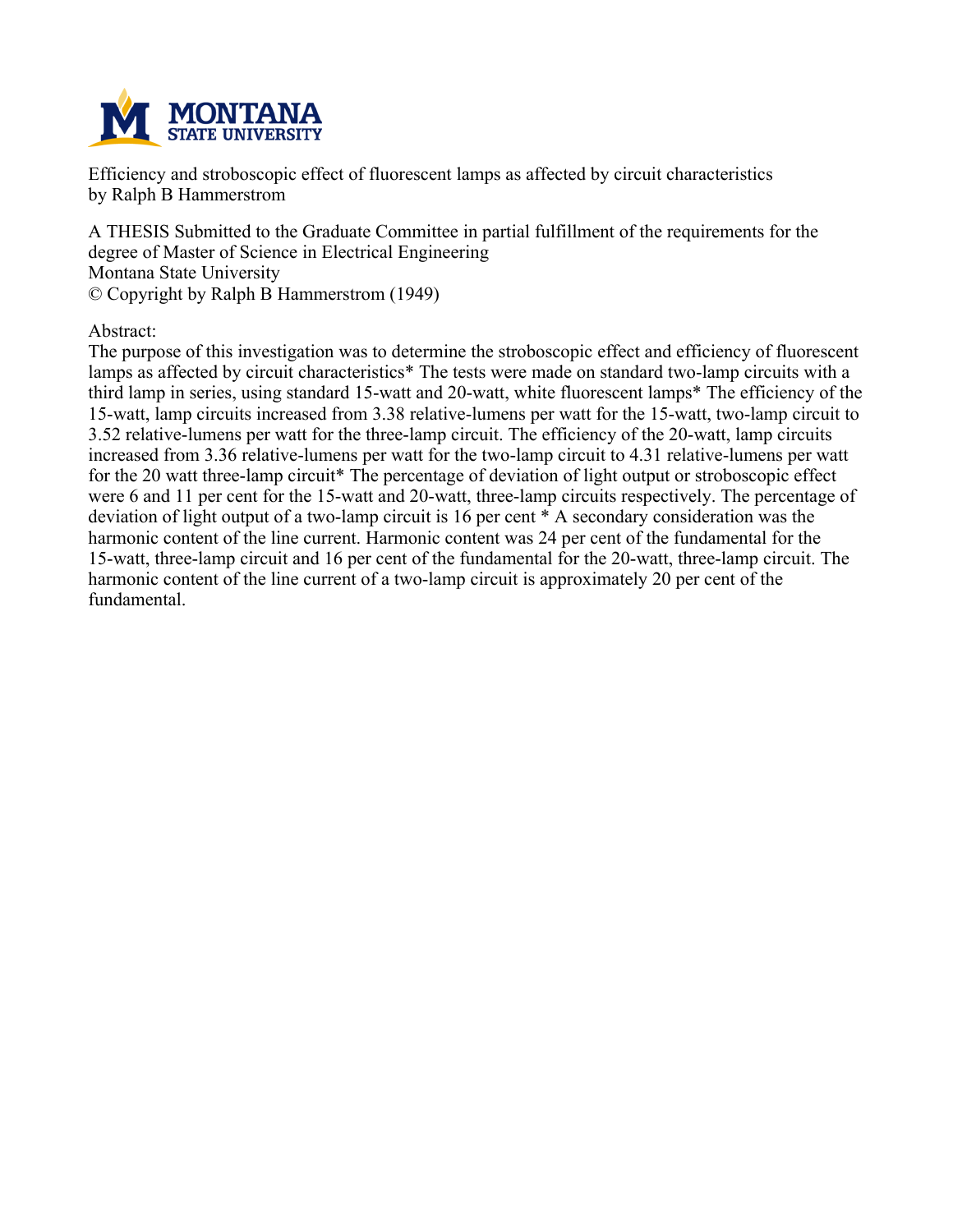### EFFICIENCY AND STROBOSCOPIC EFFECT OF FLUORESCENT LAMPS AS AFFROTED BY CIRCUIT CHARACTERISTICS

by

## RALPH B. HAMMERSTROM

### A THESIS

Submitted to the Graduate Committee

 $4n$ 

partial fulfillment of the requirements

for the degree of

Master of Science in Electrical Engineering

át

Montana State College

Approved:

Charge of Major Work

Chairman, Examining Committee

Trman, Graduate Committee

Bozeman, Montana  $May<sub>9</sub>$ 1949

\* G 31 Mala Milly y

 $+$   $mdeg_{H^+}$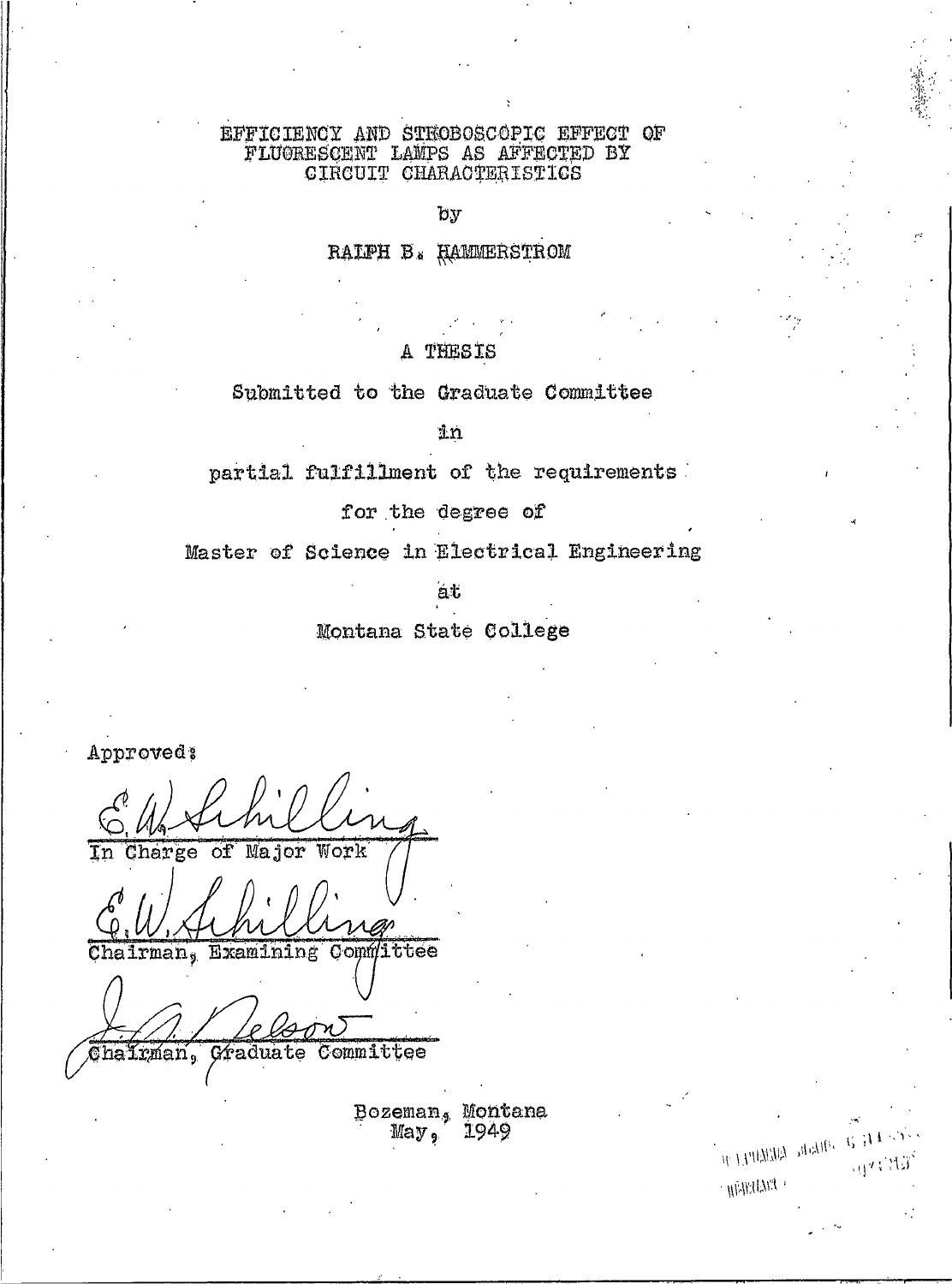BORING

The Graduate Committee som

 $5.6$ 



TABLE OF CONTENTS

 $\overline{c}$ 

|                                                                 |                                                                                          |  |  |  |  |  |  |  |  |  | rage                                     |
|-----------------------------------------------------------------|------------------------------------------------------------------------------------------|--|--|--|--|--|--|--|--|--|------------------------------------------|
|                                                                 |                                                                                          |  |  |  |  |  |  |  |  |  |                                          |
| I Introduction. 5                                               |                                                                                          |  |  |  |  |  |  |  |  |  |                                          |
| II Equipment and Procedures.                                    |                                                                                          |  |  |  |  |  |  |  |  |  |                                          |
| III Analysis of Data. 26                                        |                                                                                          |  |  |  |  |  |  |  |  |  |                                          |
|                                                                 |                                                                                          |  |  |  |  |  |  |  |  |  |                                          |
| V Acknowledgement 38                                            |                                                                                          |  |  |  |  |  |  |  |  |  |                                          |
| VI References. 39                                               |                                                                                          |  |  |  |  |  |  |  |  |  |                                          |
|                                                                 |                                                                                          |  |  |  |  |  |  |  |  |  |                                          |
| Electrical Characteristics of a 15-Watt,<br>Single-Lamp Circuit |                                                                                          |  |  |  |  |  |  |  |  |  |                                          |
| Two-Lamp Circuit                                                |                                                                                          |  |  |  |  |  |  |  |  |  | $\cdot \cdot \cdot \cdot \cdot \cdot 42$ |
| Three-Lamp Circuit                                              |                                                                                          |  |  |  |  |  |  |  |  |  | . 43                                     |
| Electrical Characteristics of a 20-Watt,                        | Table IV.<br>Two-Lamp Circuit                                                            |  |  |  |  |  |  |  |  |  | . 44                                     |
|                                                                 | Table V.<br>Electrical Characteristics of a 20-Watt,<br>Three-Lamp Circuit               |  |  |  |  |  |  |  |  |  | 45                                       |
|                                                                 | Table VI.<br>Relative-Lumen Output and Power Factor of a<br>15-Watt, Single-Lamp Circuit |  |  |  |  |  |  |  |  |  | . 46                                     |
| Table VII                                                       | Relative-Lumen Output and Power Factor of a<br>15-Watt, Two-Lamp Circuit                 |  |  |  |  |  |  |  |  |  | . 47                                     |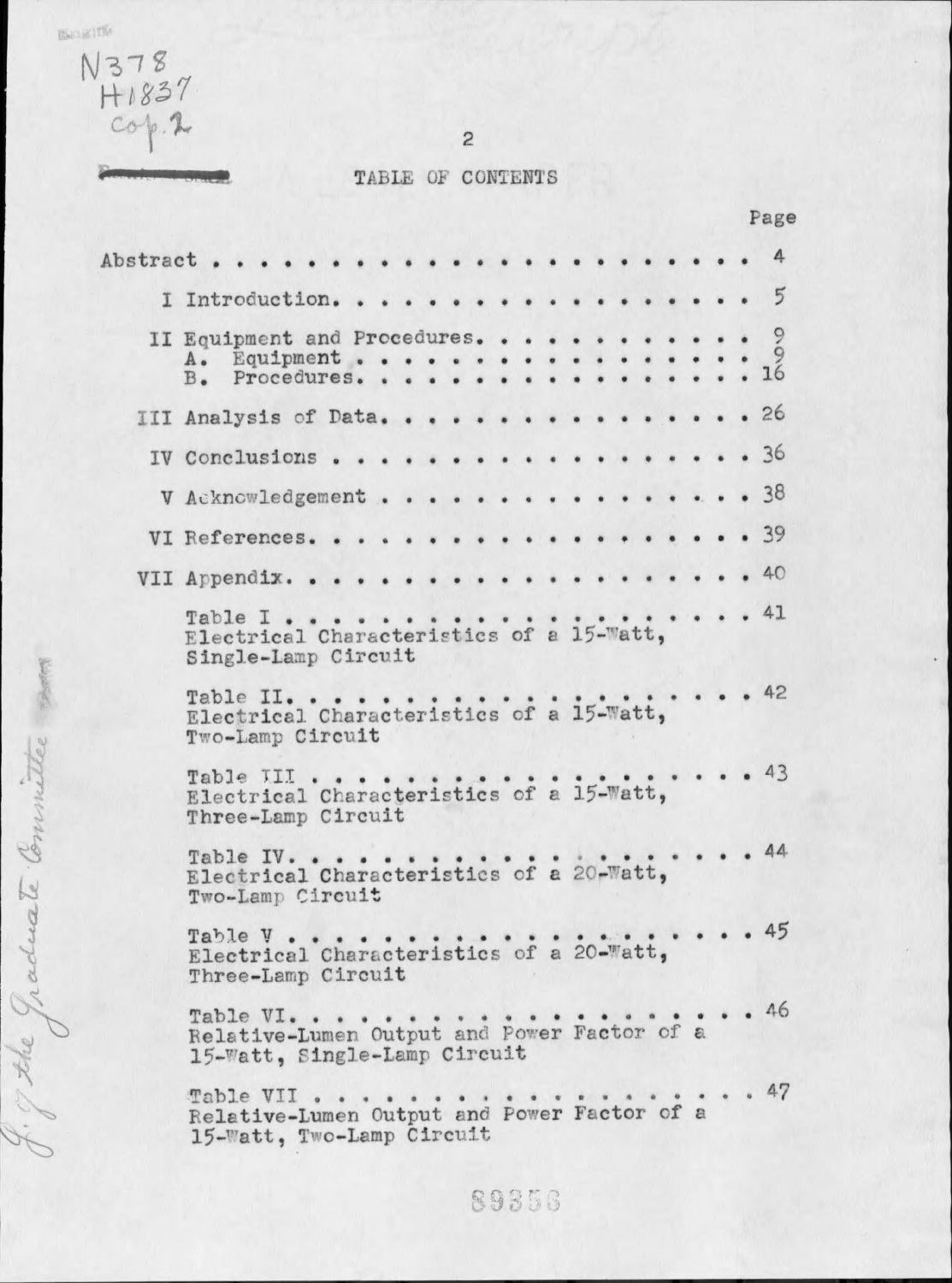$-48$ 15-Watt, Three-Lamp Circuit

49 20-Watt, Two-Lamp Circuit

50  $\bullet$ 20-Watt, Three-Lamp Circuit

Page  $\mathcal{L}$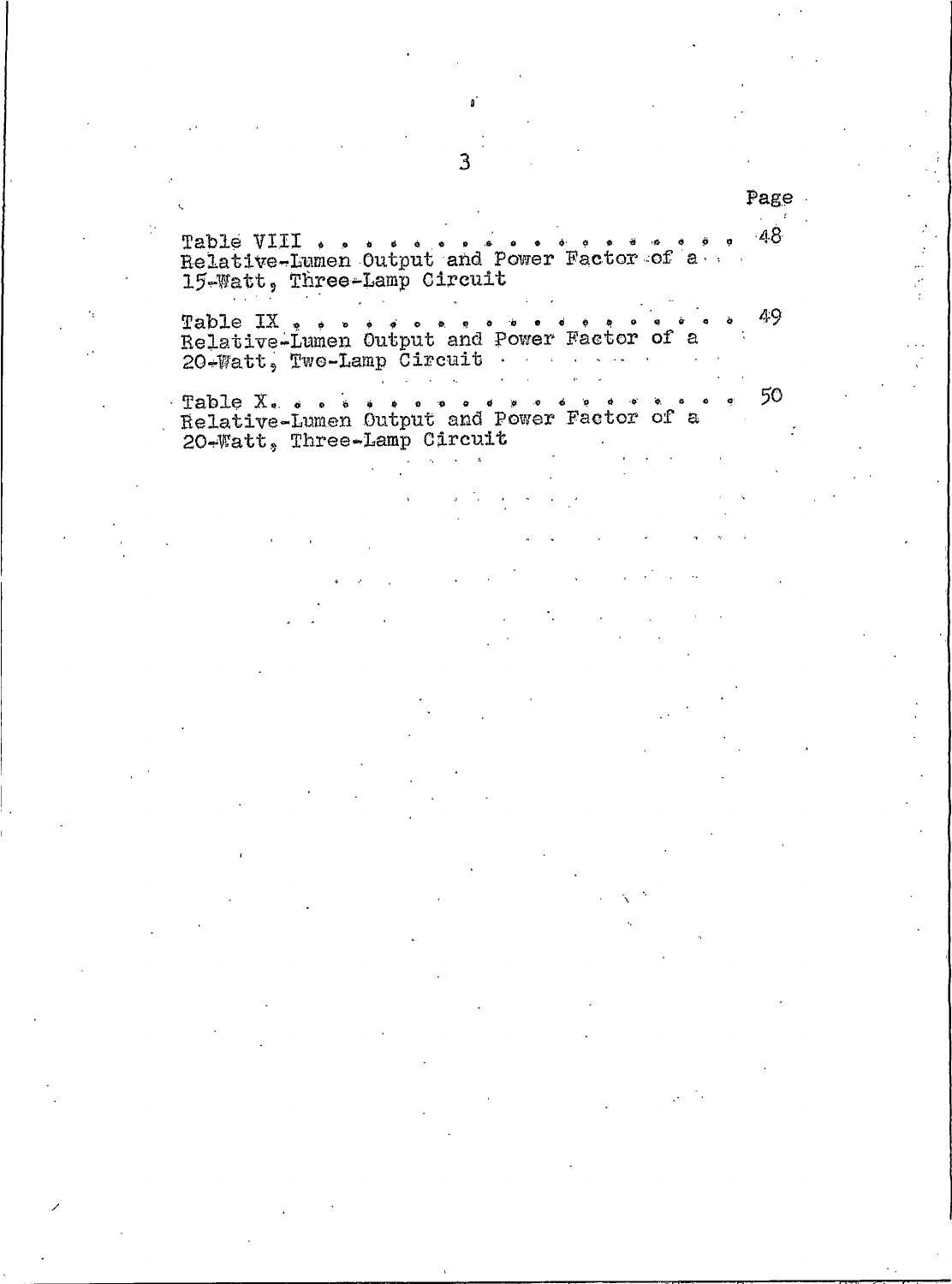### ABSTRACT

The purpose of this investigation was to determine the stroboscopic effect and efficiency of fluorescent lamps as affected by circuit characteristics.

The tests were made on standard two-lamp circuits with a third lamp in series, using standard 15-watt and 20-watt, white fluorescent lamps.

The efficiency of the 15-watt, lamp circuits increased<br>from 3.38 relative-lumens per watt for the 15-watt, two-lamp circuit to 3.52 relative-lumens per watt for the three-lamp<br>eircuit. The efficiency of the 20-watt, lamp circuits in-<br>ereased from 3.36 relative-lumens per watt for the two-lamp circuit to  $4.31$  relative-lumens per watt for the 20 watt. three-lamp circuit.

The percentage of deviation of light output or stroboscopic effect were 6 and 11 per cent for the 15-watt and 20-watt, three-lamp circuits respectively. The percentage of deviation of light output of a two-lamp circuit is 16 per cent.

A secondary consideration was the harmonic content of the line current. Harmonic content was 24 per cent of the fundamental for the 15-watt, three-lamp circuit and 16 per cent of the fundamental for the 20-watt, three-lamp circuit. The harmonic content of the line current of a two-lamp circuit is approximately 20 per cent of the fundamental.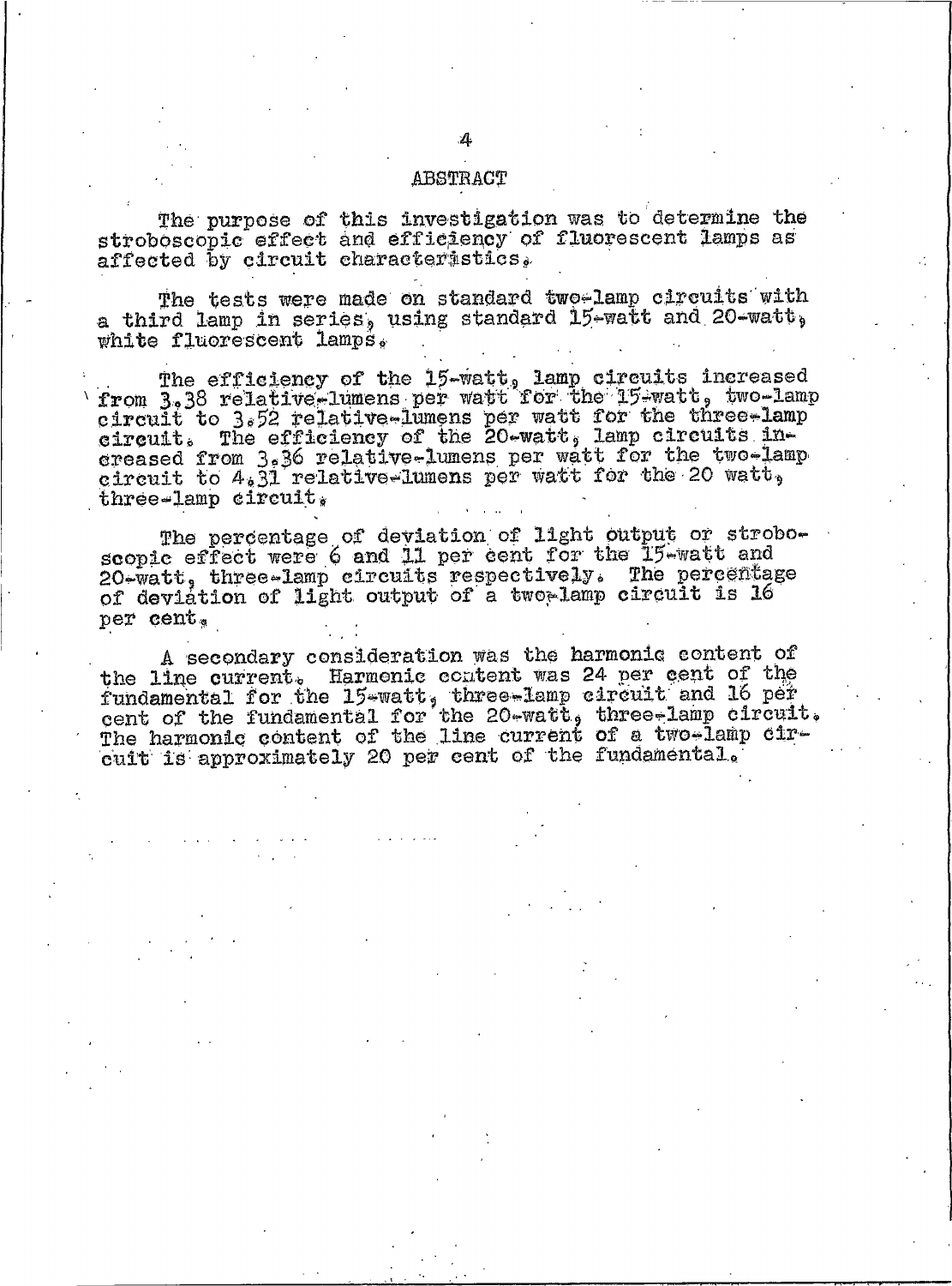#### I INTRODUCTION

The purpose of this investigation was to determine the stroboscopic effect and efficiency of fluorescent lamps as affected by circuit characteristics.

The stroboscopic effect of fluorescent lamps is a matter of considerable discussion among illumination engineers, opthalmologists and optometrists. Morgan<sup>1</sup> states that Pacific Northwest opthalmologists and optometrists report that 20 to 33 1/3 per cent of all patients say eyestrain was first noticed when they started working under fluorescent lamps. Morgan<sup>1</sup> also wrote. "As to the stroboscopic effect, this is an obvious defect in fluorescent lighting."

The largest use of fluorescent lamps is on alternating current sources. The light output of fluorescent lamps follows the cyclic current variations. Therefore, the light output drops almost to zero, except for phosphorescent effects, when the current drops to zero. Such variations in the light output are termed the stroboscopic effect and are measured as the per cent of deviation of light output from the mean.

Commercial single-lamp installations have a per cent of deviation of 35 per cent for white fluorescent lamps and 55 per cent for daylight fluorescent lamps<sup>2</sup>. This has been improved by the use of two lamps operated in paraliel; one leading the line voltage by 60 degrees, and one lagging by 60 degrees. The two-lamp installations reduced the stroboscopic effect to 25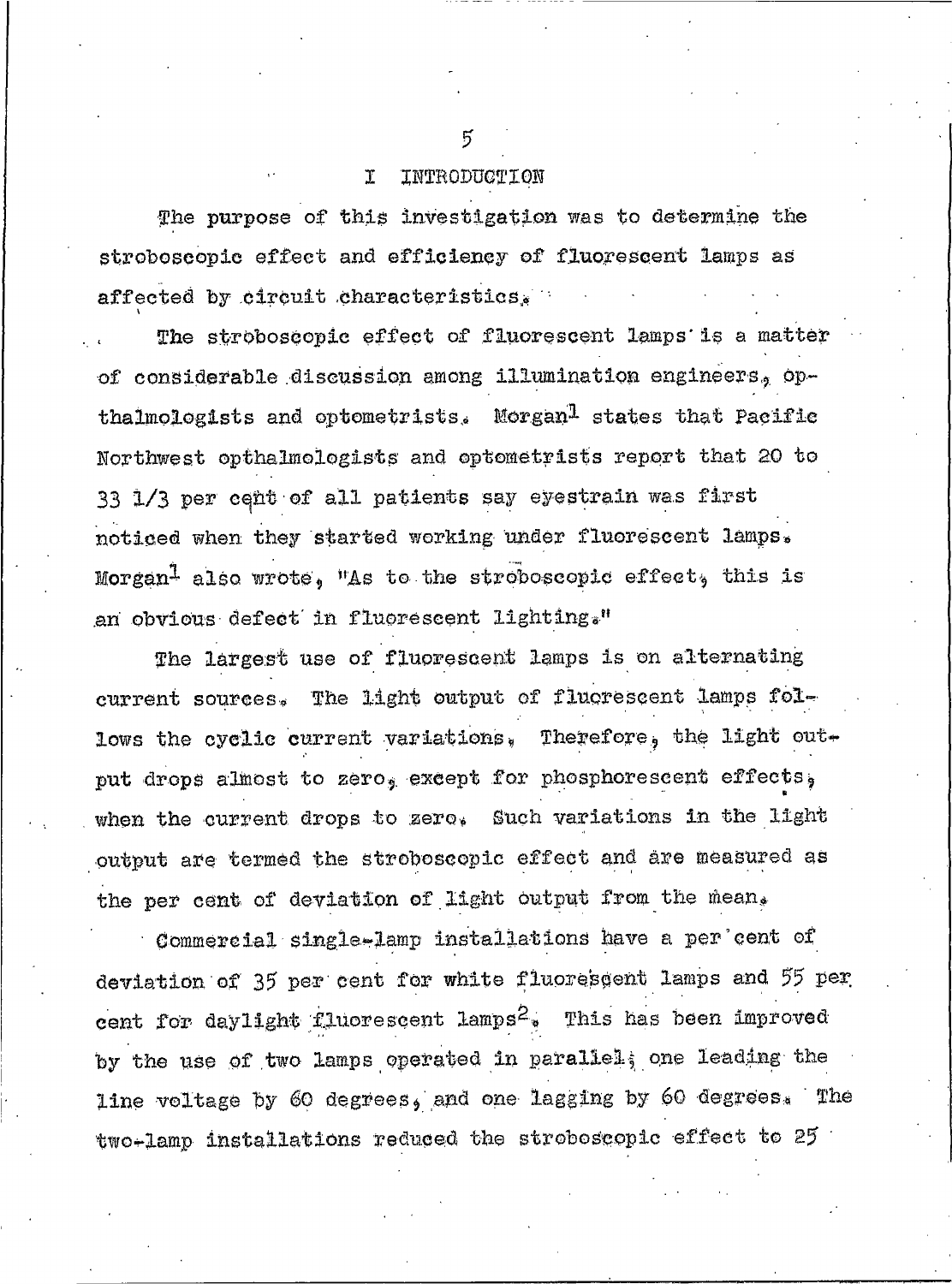per cent for daylight lamps and 16 per cent for white lamps. Operation of three daylight lamps on separate phases of a three-phase supply reduces the stroboscopic effect to 5 per cent, which is comparable to the 5 per cent deviation of 100watt incandescent lamps and better than the 13 per cent deviation of 40-watt incandescent lamps<sup>2</sup>. Three white lamps on separate phases of a three-phase supply have a deviation of 3 per cent. Because of the equivalent three-phase light output of the experimental circuits, a 3 per cent deviation is theoretically possible. The three-lamps circuits investigated



Figure 1. The schematic circuit diagram of the lamp circuits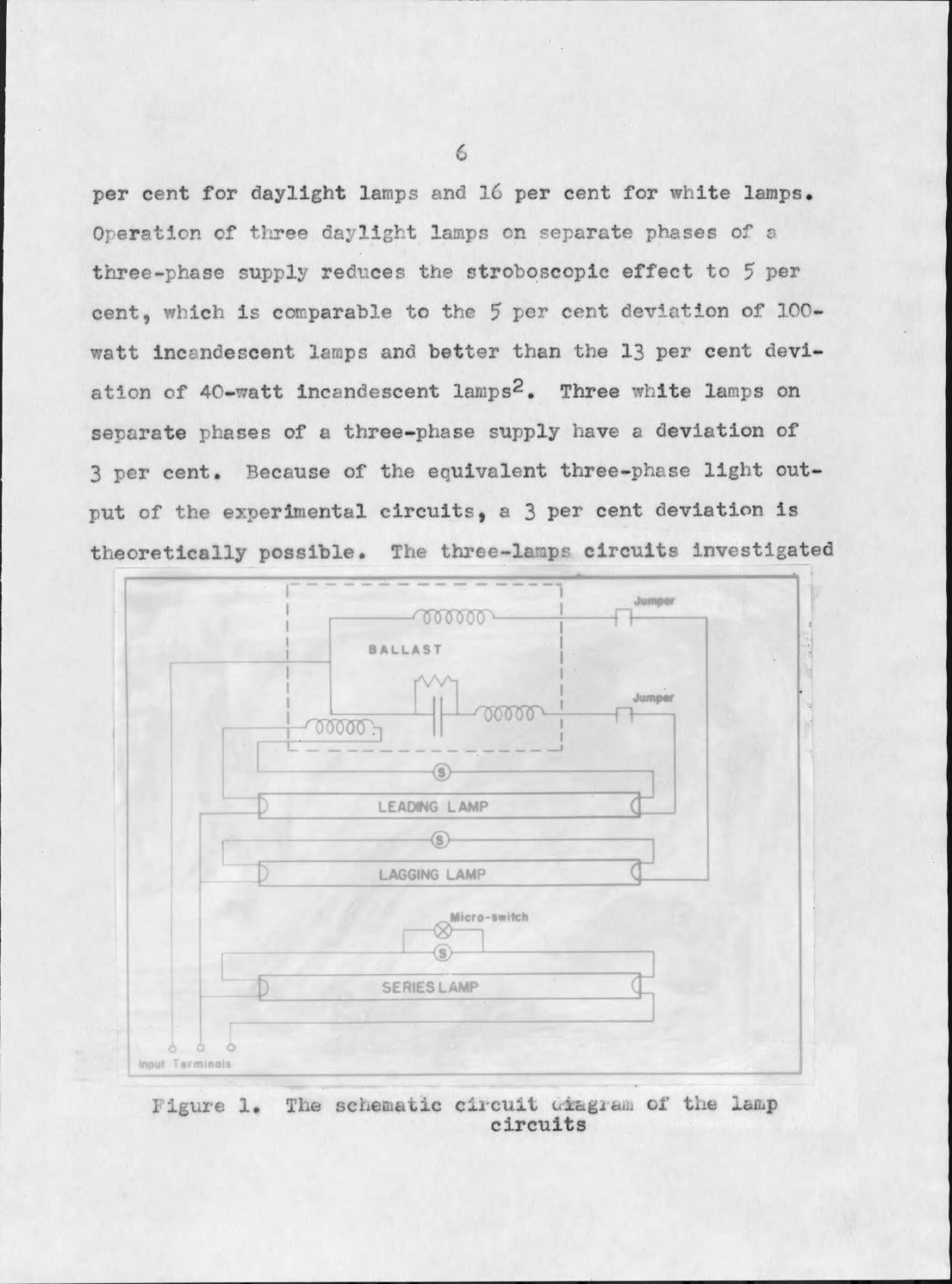had deviations of 6 per cent for the 15-watt circuit and 11 per cent for the 20-watt circuit.

Three-phase supply is not available at the majority of fluorescent lamp installations. Therefore, for a reduced stroboscopic effect on single-phase supply, some method of phasing lamps properly must be employed. A complicated circuit could be designed to operate satisfactorily but the



Figure 2. Vector diagram of lamp currents

primary consideration of this investigation was the use of commercially available equipment. The circuit investigated was a commercial two-lamp installation with a third lamp connected in series with the line supply and the two-lamp installation. The schematic circuit diagram is shown in Fig. 1 and the vector diagram of currents and line voltage in Fig. 2.

The efficiency determination of the circuit that was used for this study is not a complete analysis of energy distribution. A complete analysis would involve equipment that was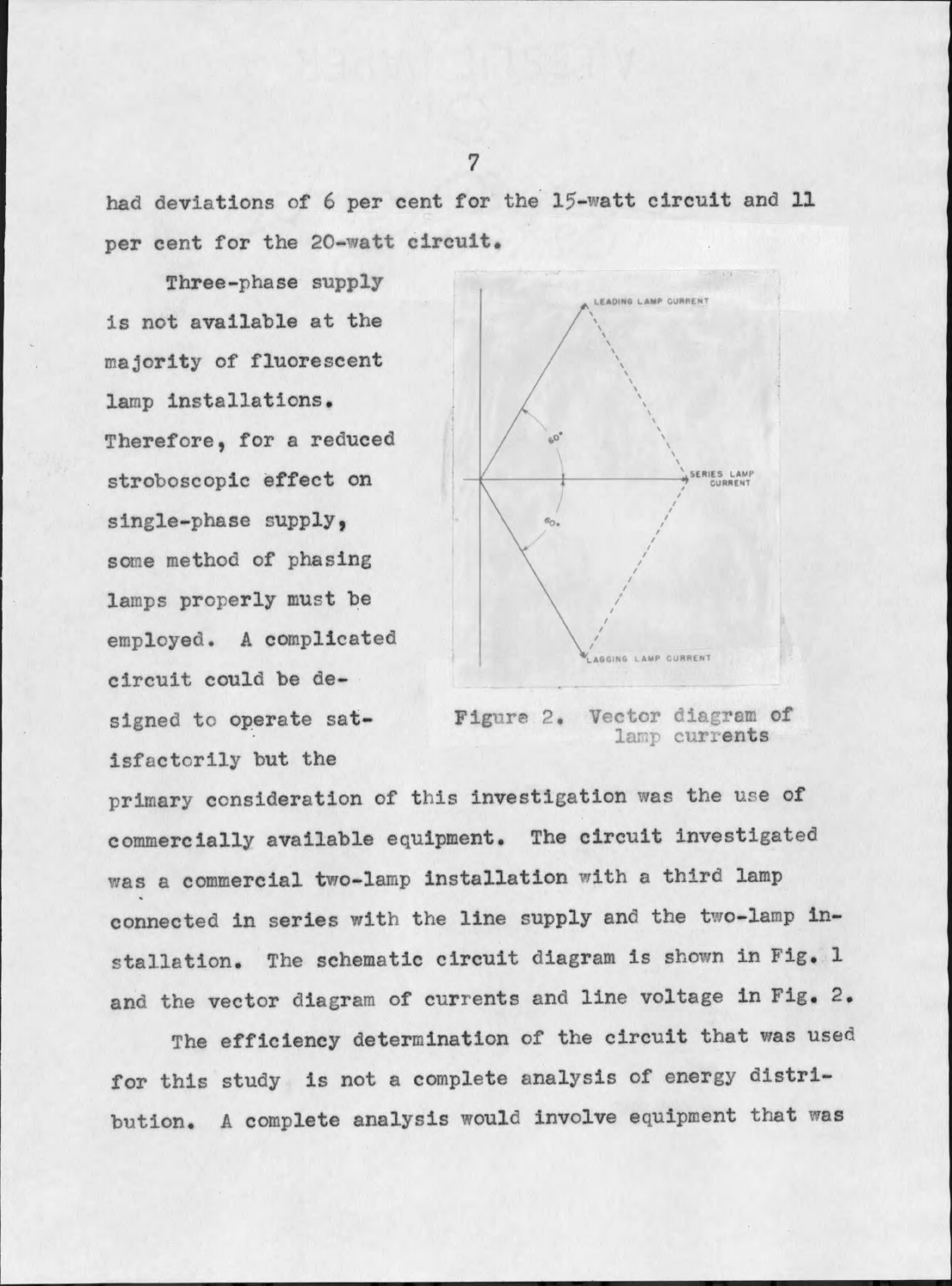not available. Factors such as the conduction and convection of heat, lumen output, radiated heat and ultra-violet conversion would have to be considered for a complete analysis<sup>2</sup>. Therefore, an efficiency comparison of the three-lamp circuit with a commercial two-lamp circuit using white lamps constituted the efficiency study.

Because of the effect of a distorted current wave upon the efficiency and light output, a secondary consideration of this investigation is the distortion factor of the current The distortion factor is a ratio of the effective **Waves.** value of the harmonic content of a wave to the effective value of the total wave<sup>3</sup>, Peterson and Blakeslee<sup>3</sup> say that the distortion factor should be  $0.25$  or less. Using the Fourier graphical method of wave analysis, distortion factors of 0.24 for the 15-watt, three-lamp circuit and 0.16 for the 20-watt, three-lamp circuit were determined.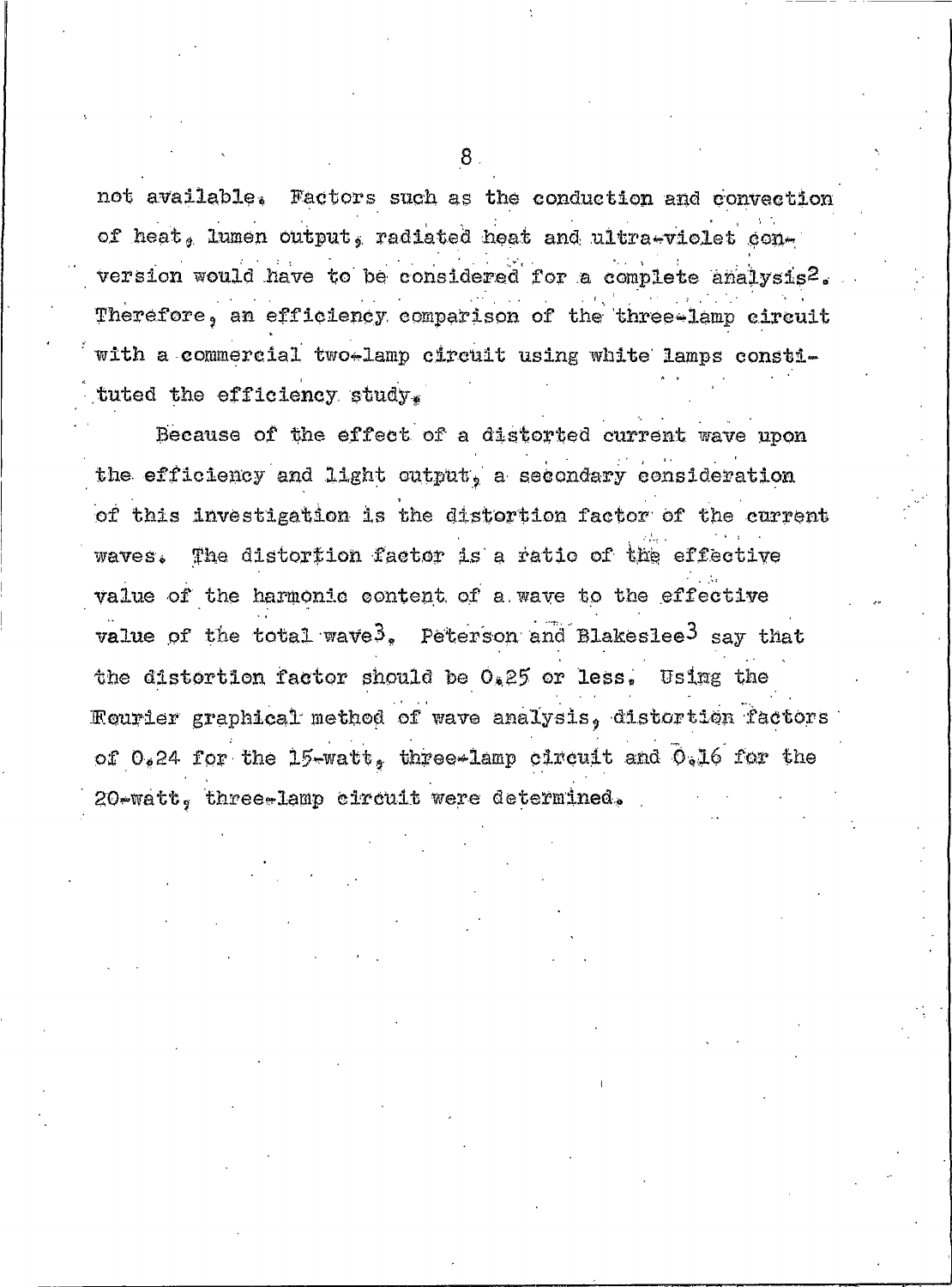# II EQUIPMENT AND PROCEDURES

# A. Equipment

The equipment used in this investigation consisted of the following: two, three-lamp chassis shown in Fig. 3; one single-lamp chassis; a variable auto-transformer; three a-c ammeters; an a-c voltmeter; a wattmeter; a vacuum-tube voltmeter; an electronic phototube circuit; a three-stage amplifier; an icosohedron photometer; a Macbeth illuminometer;

| INK | LEADING LAMP              | m |  |
|-----|---------------------------|---|--|
|     | <b>LAGGING LAMP</b>       | H |  |
|     | SERIES LAMP<br>000<br>COL | M |  |
|     | n n n<br>å                |   |  |

# Figure 3. Lamp chassis assembly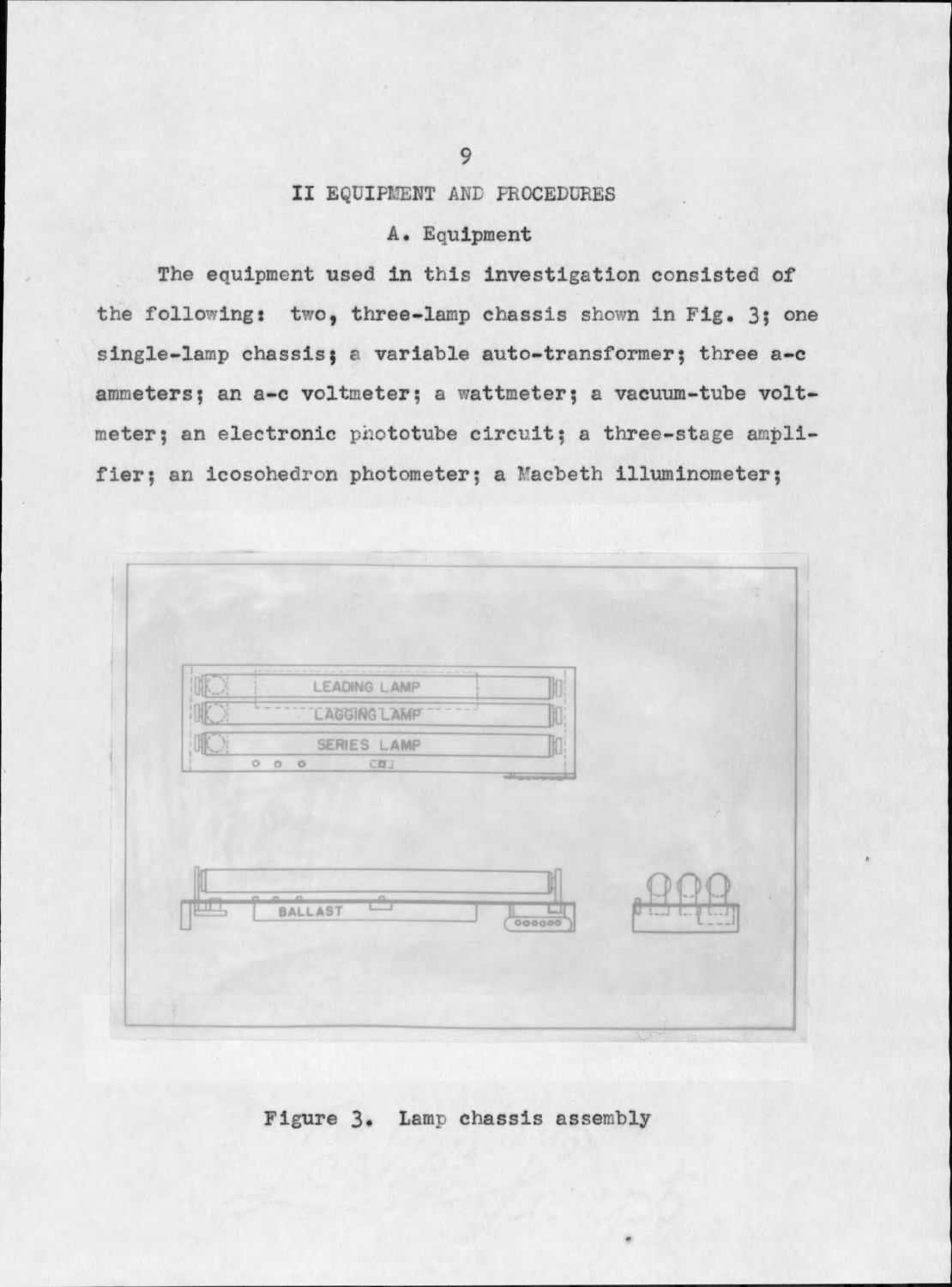three one-ohm shunts; and a magnetic oscillograph.

The lamp chassis were cut from masonite with wooden. supports at each end. The circuit components necessary for operation were mounted on the lamp chassis as shown in Fig. 3.

General Electric TU-Lamp ballasts were used in the two. three-lamp circuits, The 20-watt lamp ballast is rated 0.45 line amperes at 118 line voltage, 60 cycle, with a full-load loss of 9 watts and a full-load power factor of over 90 per cent. The Catalog Number of the 20-watt, two-lamp ballast is 580678. The 15-watt-lamp ballast is rated 0.35 line amperes at 118 line volts, 60-cycle, with a full-load loss of 9 watts. The Catalog Number of the 15-watt, two-lamp ballast is 58G679. The single-lamp circuit used a Jefferson Electric Corporation, 15-watt-lamp ballast. The ballast is rated at 0.16 line amperes at 118 line volts. The ballast is 218752.

The two, three-lamp chassis were supplied with three powerinput terminals. One is common, and is connected to the line input of the ballast, The other two terminals are connected so that either the three-lamp series eircuit or the conventional two-lamp circuit may be used. Other terminals on the lamp. boards. are jumper connection terminals between the ballast and lamps. FS-2, glow-type starters were installed for starting the two parallel lamps. A microswitch was installed for starting the series lamp. Provision was also made for the use

ΊO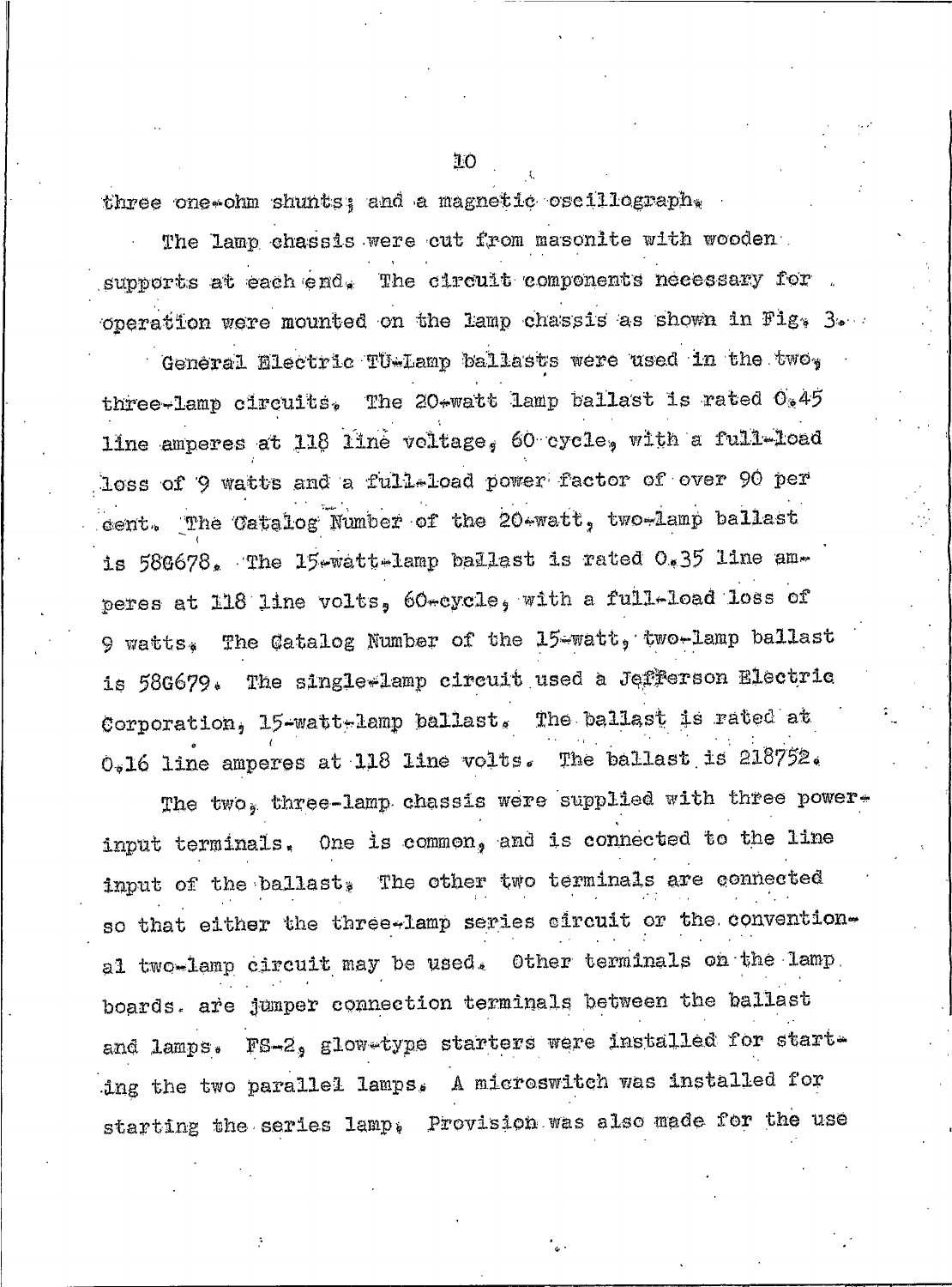of a glow starter with the series tube. For the complete schematic circuit diagram of the three-lamp chassis. see Fig. i.

The single-lamp circuit was constructed in a similar manner as the preceding three-lamp circuits. Two line-input terminals and a jumper connection between the lamp and ballast were provided. The single, fluorescent lamp was supplied with a microswitch and a glow starter connection for starting.

The variable auto-transformer was a 220-volt, threephase, open-delta variac.

The a-c ammeters used had a range of 0-1 amperes. Standards for calibrating the ammeters were not available. but the ammeters were checked with several available ammeters and the deviation was found to be one per cent or less from the average of all ammeter readings,

The a-c voltmeter used had two voltage ranges. The two scales were 0-150 volts and 0-300 volts. The voltmeter was calibrated with a standard and was found to have less than  $0.5$  per cent error per reading.

The awe wattmeter used had two voltage ranges and two current ranges. The two voltage ranges were 0-100 volts and The two current ranges were  $0-0.5$  amperes and  $0*200$   $volts.$ O-1 amperes. The wattmeter was checked against a standard. Reading errors of three per cent were found. On the basis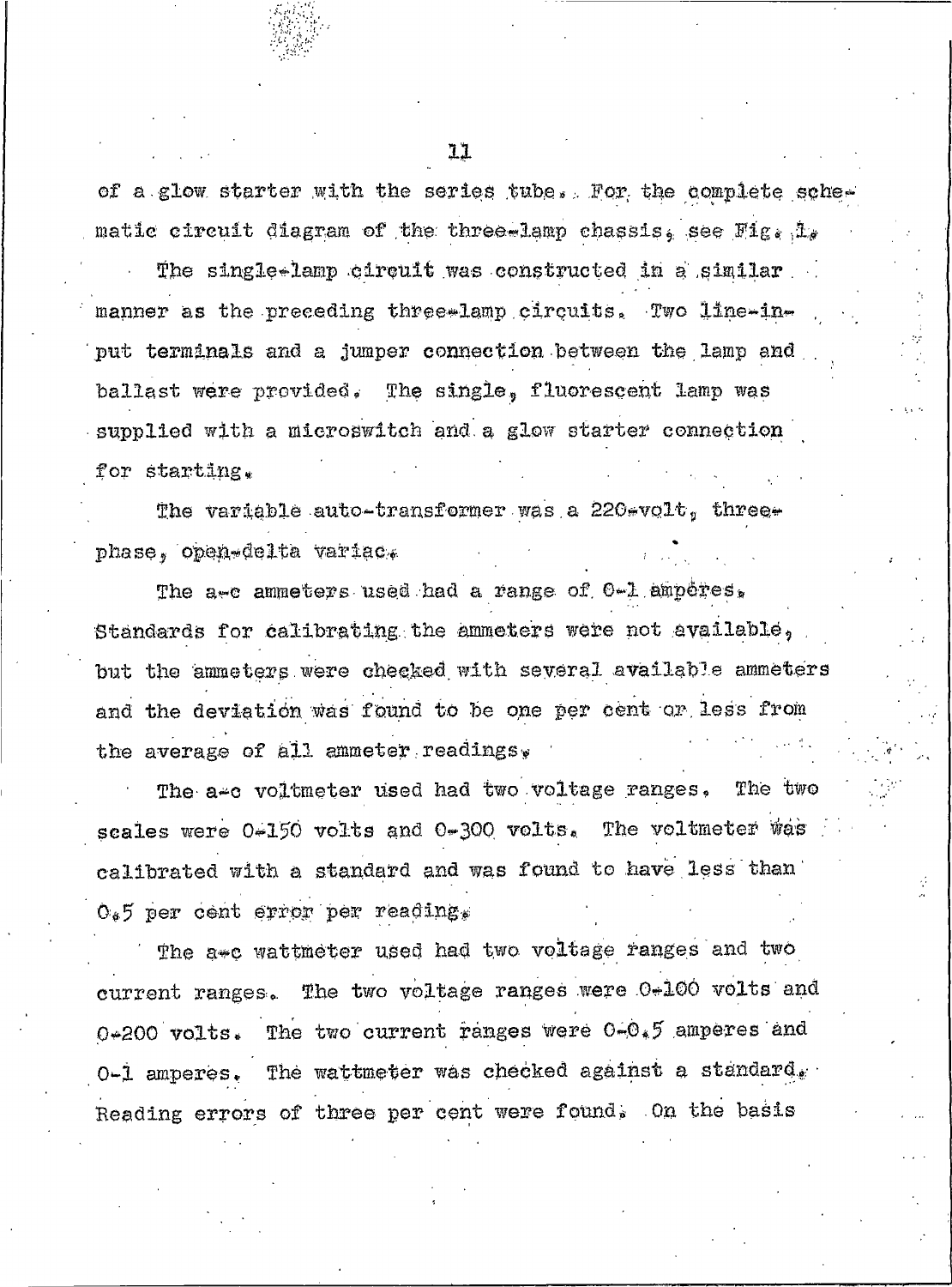

Figure 4. Schematic circuit diagram of the electronic phototube and amplifier.

 $\frac{1}{2}$ 

 $\label{eq:2.1} \left\langle \omega_{\rm{eff}} \right\rangle_{\rm{eff}}$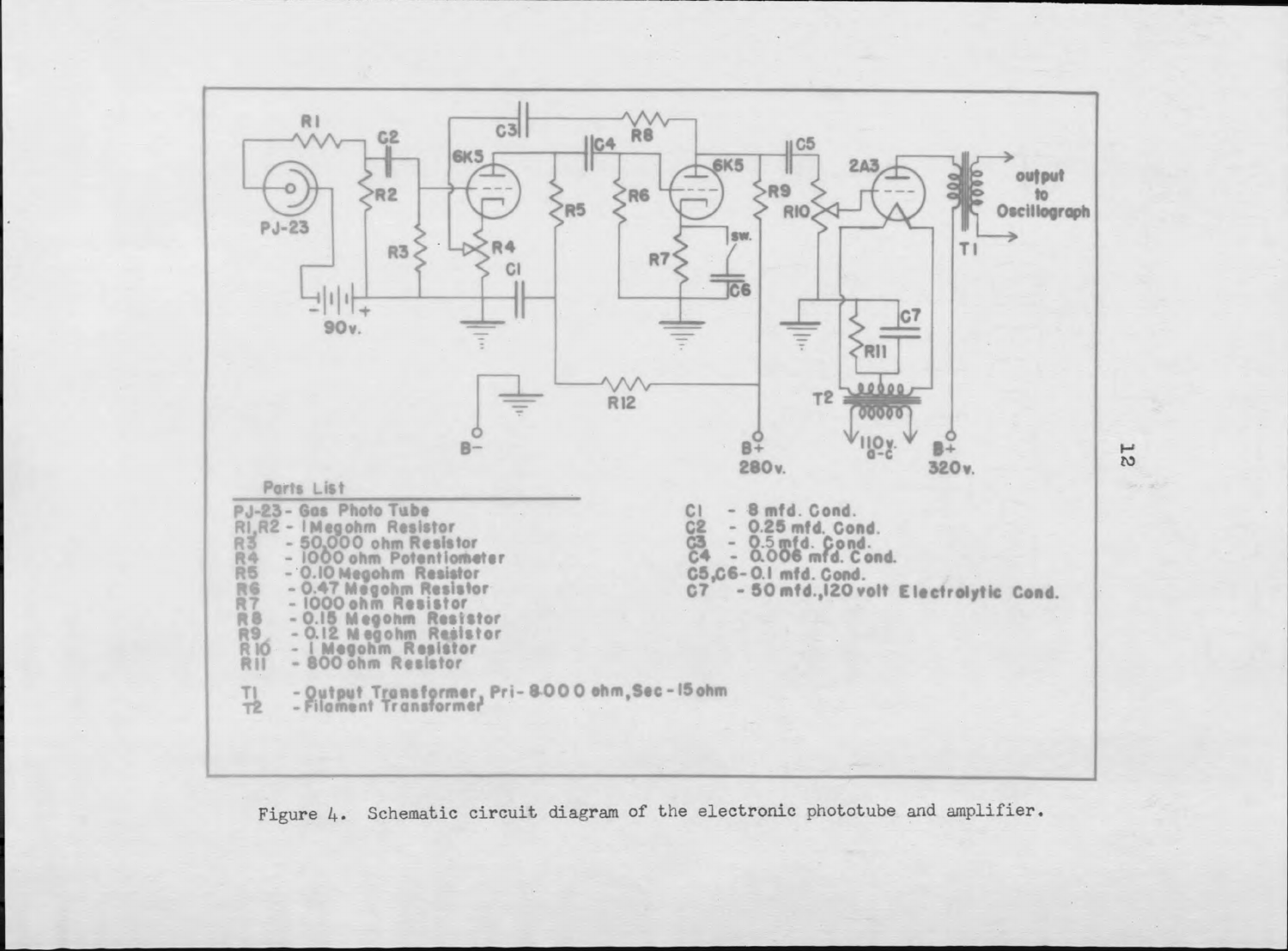

Figure 5. Frequency characteristic of the amplifier.